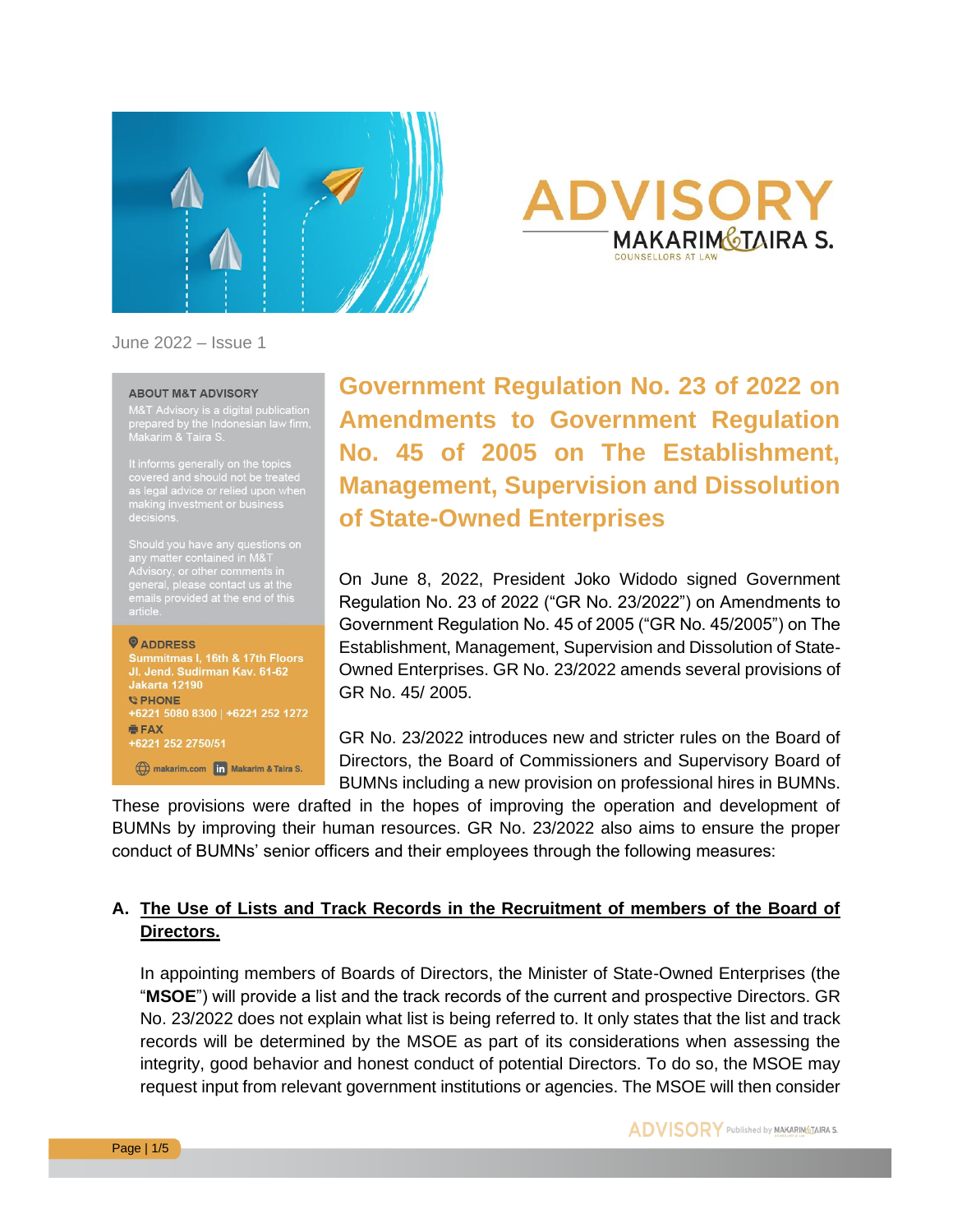these track records before appointing new Directors of BUMNs. This track records requirement does not apply to the appointment of members of the Board of Commissioners or Supervisory Board.

#### **B. Prohibited Parallel Activities**

Members of the Board of Directors, Board of Commissioners and Supervisory Board are prohibited from becoming staff members of political parties, candidates for or incumbent members of legislative institutions, or candidates for or incumbent heads/deputy heads of regional government offices.

Specifically for members of the Board of Directors, GR No. 23/2022 provides a further explanation in the elucidation that the prohibition is meant to prevent conflicts of interest between their obligations to their BUMNs and their obligations to a political party, legislative institution, or government agency. Included in the list of posts a director is barred from concurrently filling are the following:

- a member of the House of Representatives (*Dewan Perwakilan Rakyat Republik Indonesia* ("**DPR**"));
- a member of a Regional Representatives Council (*Dewan Perwakilan Daerah* ("**DPD**"));
- a member of a Provincial House of Representatives (*Dewan Perwakilan Rakyat Daerah Provinsi* ("**DPRD Provinsi**"));
- a member of a Regional House of Representatives (*Dewan Perwakilan Rakyat Daerah Kabupaten/Kota* ("**DPRD Kabupaten/Kota**"));
- a Deputy Governor or Governor;
- a Deputy Mayor or Mayor; and
- a Deputy Regent or Regent.

Details of this prohibition that applies to members of the Board of Directors, Board of Commissioners and Supervisory Board will be provided in a subsequent MSOE regulation.

#### **C. The Daily Conduct of a BUMN's Leaders and Employees**

GR No. 23/2022 expressly requires members of a BUMN's Board of Directors, Board of Commissioners and Supervisory Board as well as its employees to remain true and adhere to the State ideology *Pancasila*, the 1945 Indonesian Constitution, the Republic of Indonesia, and the Government of Indonesia. A BUMN's leaders and employees are prohibited from taking part in extremist or terrorist activities. Although taking part in extremist or terrorist activities is generally prohibited, it is interesting to note that this provision was intentionally included in GR No. 23/2022.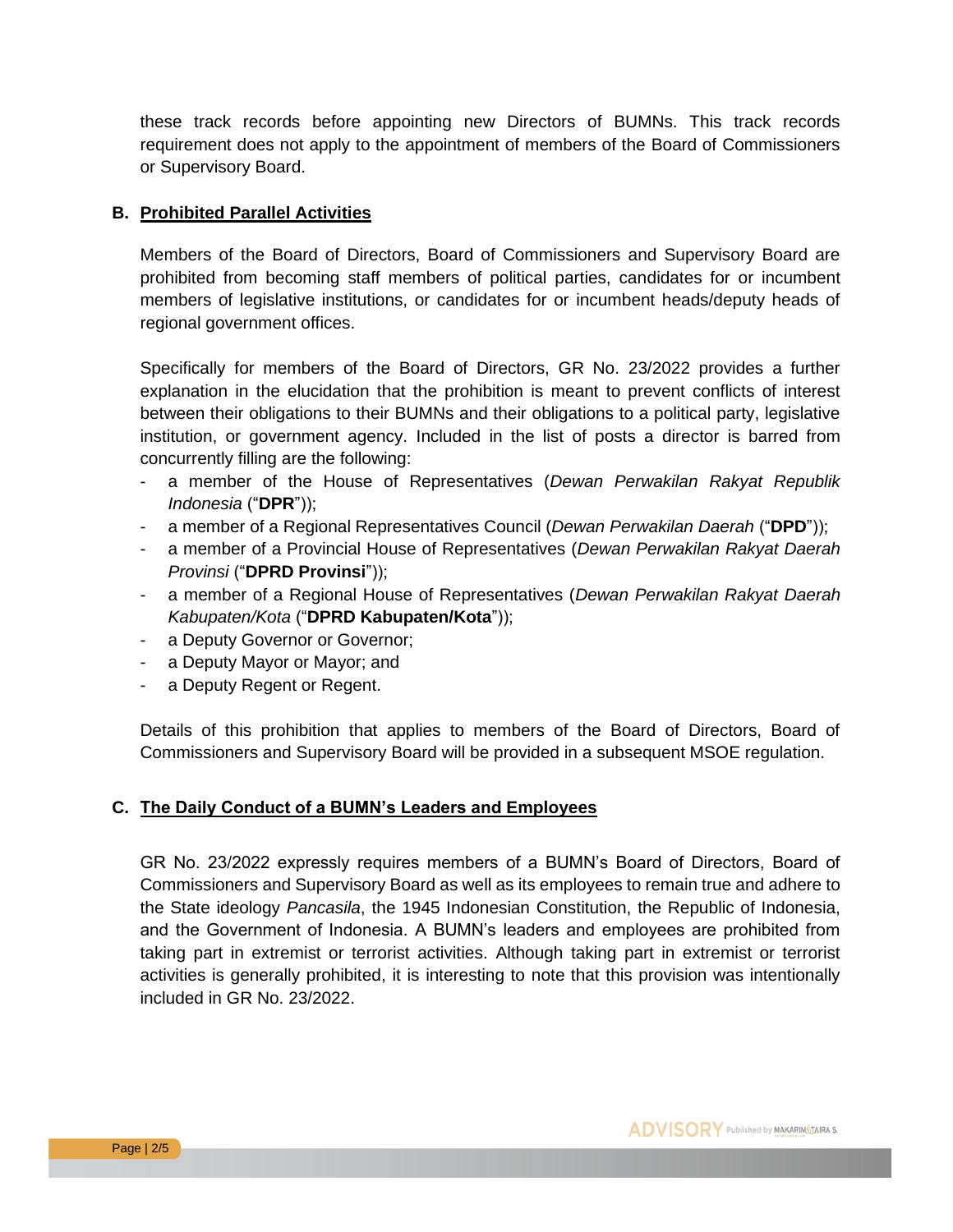#### **D. Grounds for the Dismissal of a Leader of a BUMN**

Something new in GR No. 23/2022 is the inclusion of 'engaging in acts that violate the code of ethics or propriety' as grounds for dismissing members of a BUMN's Board of Directors, Board of Commissioners and Supervisory Board. Another new provision of GR No. 23/2022 allow a leader of a BUMN to be dismissed on other grounds that are deemed appropriate by the General Meeting of Shareholders or the MSOE for the best interests and objectives of the BUMN.

#### **E. The Duties and Authorities of a the Leaders of a BUMN**

Under GR No. 23/2022, a BUMN's Board of Directors, Board of Commissioners and Supervisory Board will be held fully and personally responsible for losses suffered by the BUMN, if it is found at fault or negligent in performing its duties. The Board of Directors may be cleared of responsibility if it can prove that:

- 1) the losses incurred were not caused by any fault or negligence on its part;
- 2) it has managed the BUMN in good faith and prudently according to the interests and purpose and objectives of the BUMN;
- 3) no conflict of interest could directly or indirectly have caused the action that caused the losses; and
- 4) it has taken every possible action to prevent or mitigate the losses.

Meanwhile, the Board of Commissioners and Supervisory Board may be cleared of responsibility if it can prove that:

- 1) it has supervised the BUMN in good faith, according to the purpose and objectives of the BUMN;
- 2) its members have no personal stake, either direct or indirect, in the action of the Board of Directors that caused the losses; and
- 3) it has given advice to the Board of Directors to prevent or mitigate the losses.

The MSOE has the right to file a suit against the Board of Directors, the Board of Commissioners and Supervisory Board of a BUMN that is fully owned by the State (or *Perum*) for the faults or negligence that caused the losses.

#### **F. BUMN Employees Filling Board of Directors Positions**

Under GR No. 23/2022, a BUMN's Board of Directors may, in order to meet certain demands or to boost performance, recruit professionals as employees or to fill positions directly under the Board of Directors. This provision provides experienced professionals an opportunity to fill positions in BUMNs. It is worth noting that this provision is absent from GR No. 45/2005.

If BUMN employees are promoted to the Board of Directors, they must retire as BUMN employees with the highest employee rank and the right to receive the highest pension that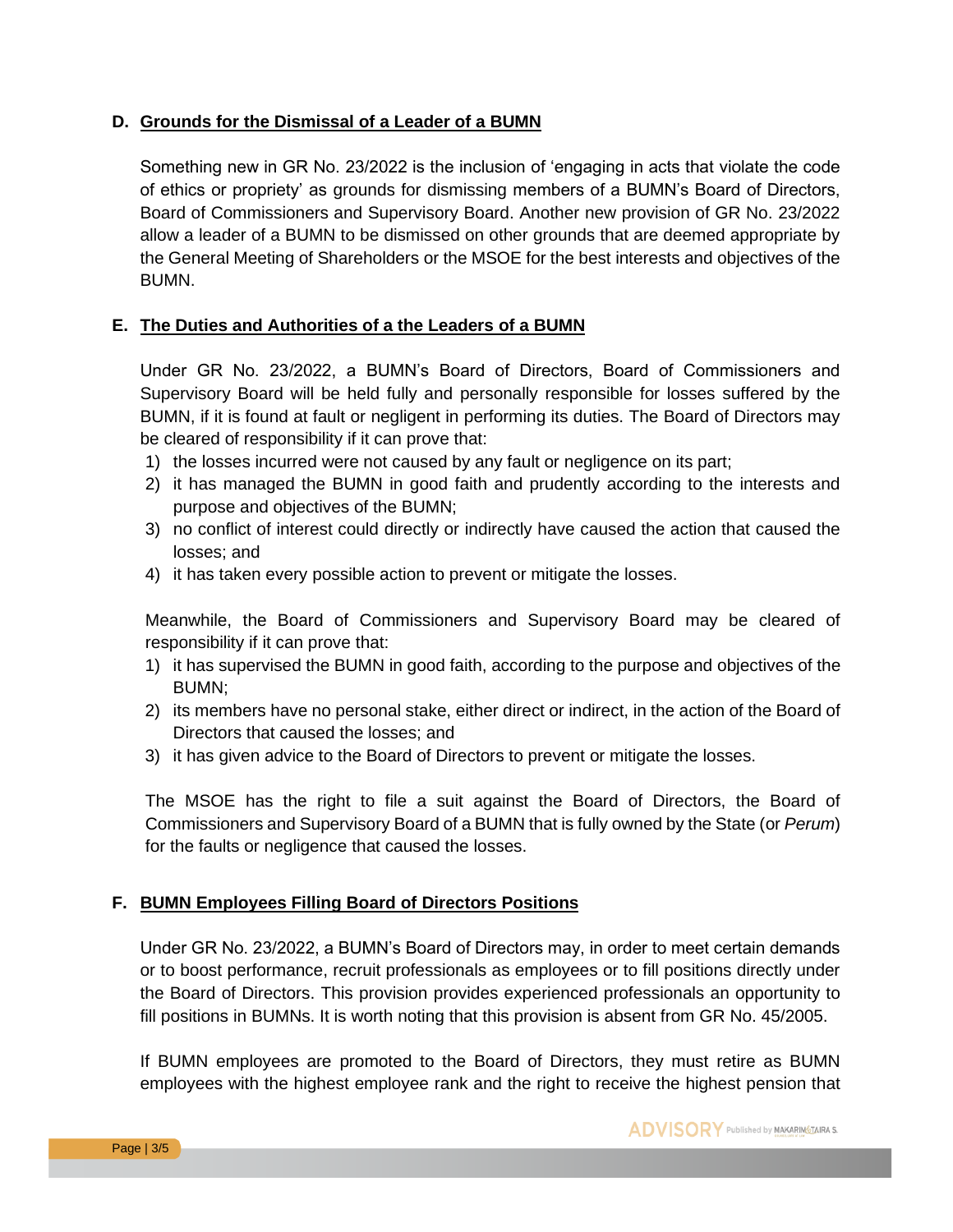the BUMN has to offer. If a BUMN employee is promoted to the Board of Directors of another BUMN, he/she has the same rights under the terms and conditions of employment of the BUMN in question and can ask for a pension upon reaching the age of 50, either during or after taking office. If a BUMN employee is promoted to the Board of Directors but does not retire, his/her rank will be raised according to the terms and conditions of employment of the BUMN in question. This is a notable development introduced by GR No. 23/2022, as previously, GR No. 45/2005 contained no provision expressly guaranteeing the right of BUMN employees promoted to the Board of Directors to receive a pension according to their new position.

GR No. 23/2022 came into effect on June 8, 2022. Any applicable implementing regulation of GR No. 45/2005 remains in effect as long as it is not contrary to GR No. 23/2022.

As a whole, GR No. 23/2022 applies stricter rules to leaders of BUMNs and grants much needed entitlements to BUMNs' employees. GR No. 23/2022 is intended to nurture a culture based on good corporate governance exercised by those in leadership positions in BUMNs and to further improve the quality and productivity of these enterprises. Unlike under GR No. 45/2005, under GR No. 23/2022 the leaders of BUMNs are no longer free to fill government positions and may be dismissed on the ground that they have violated the code of ethics or propriety. GR No. 23/2022 also introduces track records as part of the MSOE's considerations for appointing or dismissing members of a BUMN's Board of Directors.

The most notable development, perhaps, is the fact that under GR No. 23/2022 the leaders of a BUMN will be held fully and personally responsible for any losses incurred by the BUMN caused by their fault or negligence while performing their duties. The term 'losses incurred by the BUMN' is absent from GR No. 45/2005. Under GR No. 23/2022, one may argue that the leaders of BUMNs only bear civil liability (ie, personal liability). However, keeping in mind that according to Law No. 17 of 2003 on State Finances, State and region owned assets managed by BUMNs are considered State finances, the leaders of a BUMN may still be held criminally liable under Law No. 31 of 1999 on the Eradication of Criminal Acts of Corruption if criminal intent can be proved and the losses incurred are deemed detrimental to State finances.

GR No. 23/2022 also updates the provisions on regular BUMN employees. GR No. 23/2022 allows BUMNs to fill employee positions with experienced professionals, in an effort to bridge gaps in skills or knowledge and to boost their overall productivity. GR No. 23/2022 also guarantees that a BUMN's employees will receive a pension upon being promoted to its Board of Directors. These provisions of GR No. 23/2022 reflect the Indonesian Government's commitment to revitalizing BUMNs, first and foremost through their leaders and employees.

Please do not hesitate to contact us if you need further information regarding the above.